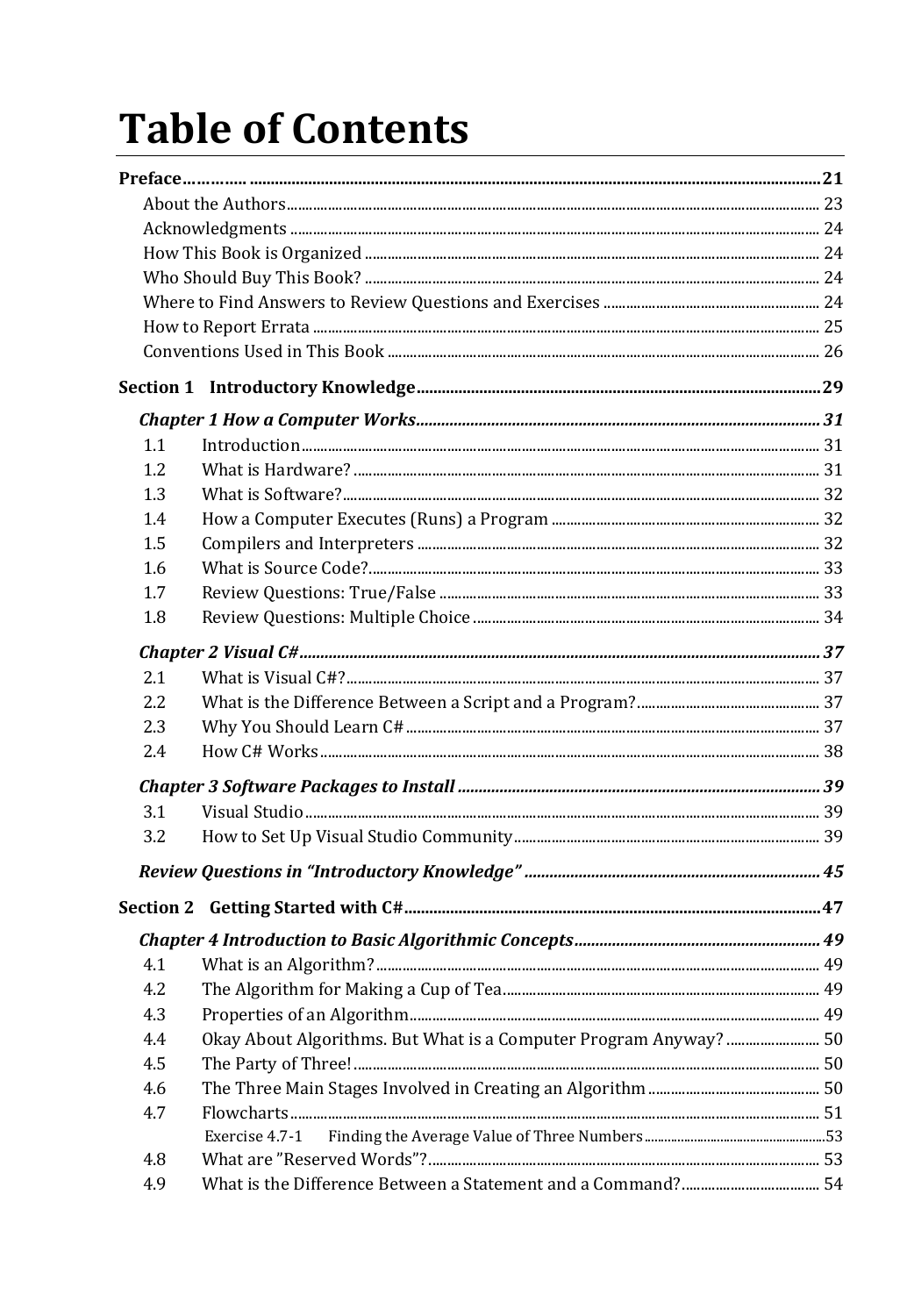| 4.10 |                                                                    |  |
|------|--------------------------------------------------------------------|--|
| 4.11 |                                                                    |  |
|      |                                                                    |  |
| 4.12 |                                                                    |  |
| 4.13 | What is the Difference Between Syntax Errors and Logic Errors? 56  |  |
| 4.14 |                                                                    |  |
| 4.15 |                                                                    |  |
| 4.16 |                                                                    |  |
| 4.17 |                                                                    |  |
|      |                                                                    |  |
| 5.1  |                                                                    |  |
| 5.2  |                                                                    |  |
| 5.3  |                                                                    |  |
| 5.4  |                                                                    |  |
| 5.5  |                                                                    |  |
| 5.6  |                                                                    |  |
| 5.7  |                                                                    |  |
| 5.8  |                                                                    |  |
| 5.9  |                                                                    |  |
| 5.10 |                                                                    |  |
| 5.11 |                                                                    |  |
|      |                                                                    |  |
| 6.1  | Which Statement Outputs Messages and Results on a User's Screen?71 |  |
| 6.2  |                                                                    |  |
| 6.3  |                                                                    |  |
| 6.4  |                                                                    |  |
| 6.5  |                                                                    |  |
|      |                                                                    |  |
| 7.1  |                                                                    |  |
| 7.2  |                                                                    |  |
| 7.3  |                                                                    |  |
| 7.4  |                                                                    |  |
|      | Exercise 7.4-1                                                     |  |
|      | Exercise 7.4-2                                                     |  |
| 7.5  |                                                                    |  |
| 7.6  |                                                                    |  |
|      | Exercise 7.6-1                                                     |  |
| 7.7  |                                                                    |  |
| 7.8  |                                                                    |  |
| 7.9  |                                                                    |  |
|      |                                                                    |  |
| 8.1  |                                                                    |  |
|      | Exercise 8.1-1                                                     |  |
|      | Exercise 8.1-2                                                     |  |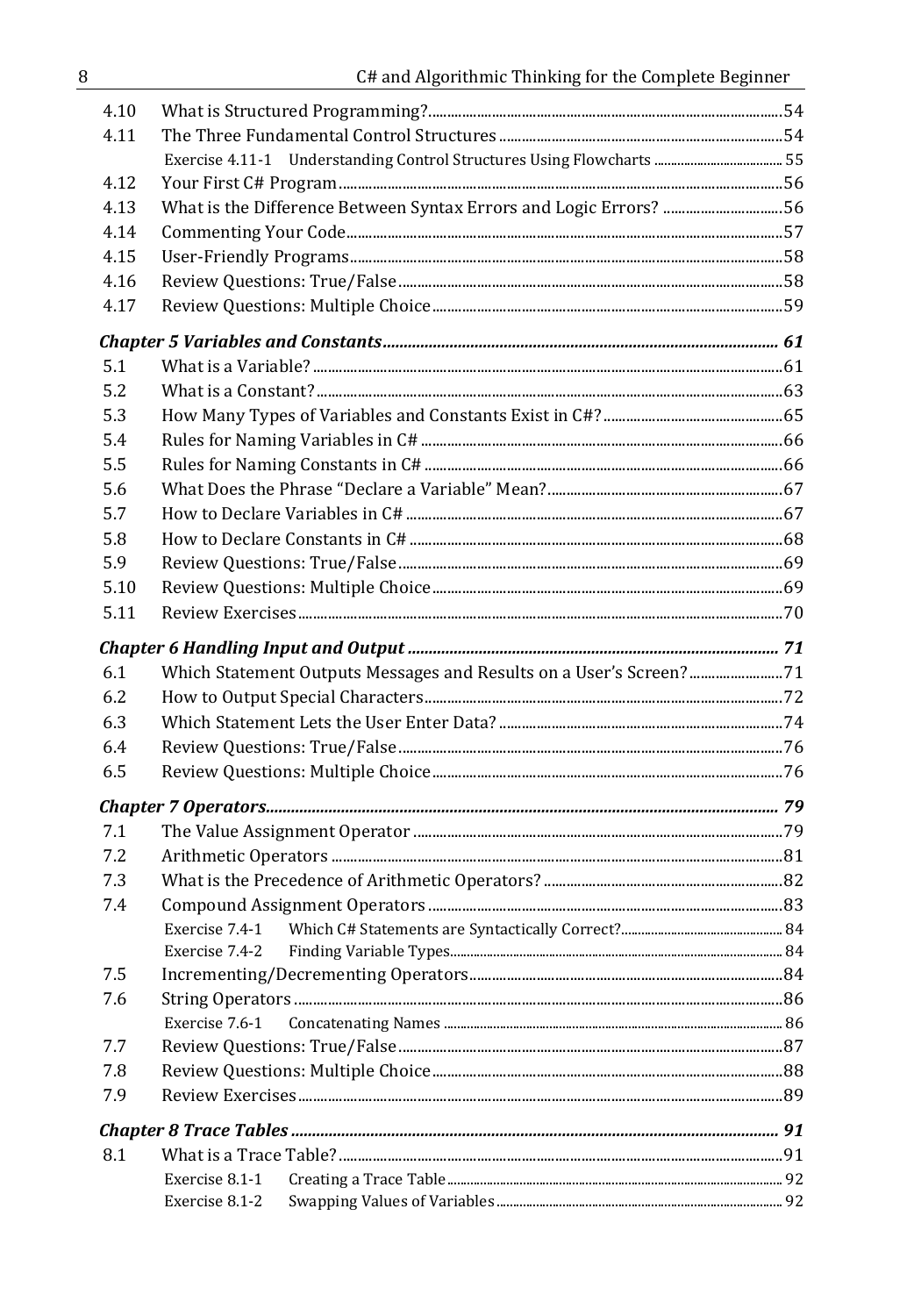|      | Exercise 8.1-3  |                                                                               |  |
|------|-----------------|-------------------------------------------------------------------------------|--|
|      | Exercise 8.1-4  |                                                                               |  |
|      | Exercise 8.1-5  |                                                                               |  |
| 8.2  |                 |                                                                               |  |
| 8.3  |                 |                                                                               |  |
|      |                 |                                                                               |  |
| 9.1  |                 |                                                                               |  |
| 9.2  |                 |                                                                               |  |
| 9.3  |                 |                                                                               |  |
| 9.4  |                 |                                                                               |  |
| 9.5  |                 |                                                                               |  |
|      |                 |                                                                               |  |
|      |                 |                                                                               |  |
|      |                 |                                                                               |  |
| 10.1 |                 |                                                                               |  |
|      | Exercise 10.1-1 |                                                                               |  |
|      | Exercise 10.1-2 |                                                                               |  |
|      | Exercise 10.1-3 |                                                                               |  |
|      | Exercise 10.1-4 |                                                                               |  |
|      | Exercise 10.1-5 |                                                                               |  |
|      | Exercise 10.1-6 |                                                                               |  |
|      | Exercise 10.1-7 |                                                                               |  |
|      | Exercise 10.1-8 |                                                                               |  |
| 10.2 |                 |                                                                               |  |
|      |                 |                                                                               |  |
| 11.1 |                 |                                                                               |  |
| 11.2 |                 |                                                                               |  |
|      |                 |                                                                               |  |
|      |                 |                                                                               |  |
| 11.3 |                 |                                                                               |  |
| 11.4 |                 |                                                                               |  |
| 11.5 |                 |                                                                               |  |
|      |                 |                                                                               |  |
| 12.1 |                 |                                                                               |  |
|      |                 |                                                                               |  |
|      |                 |                                                                               |  |
|      |                 |                                                                               |  |
| 12.2 |                 |                                                                               |  |
|      |                 |                                                                               |  |
| 13.1 |                 |                                                                               |  |
|      |                 | Exercise 13.1-1 Calculating the Quotient and Remainder of Integer Division141 |  |
|      | Exercise 13.1-2 |                                                                               |  |
|      | Exercise 13.1-3 |                                                                               |  |
|      | Exercise 13.1-4 |                                                                               |  |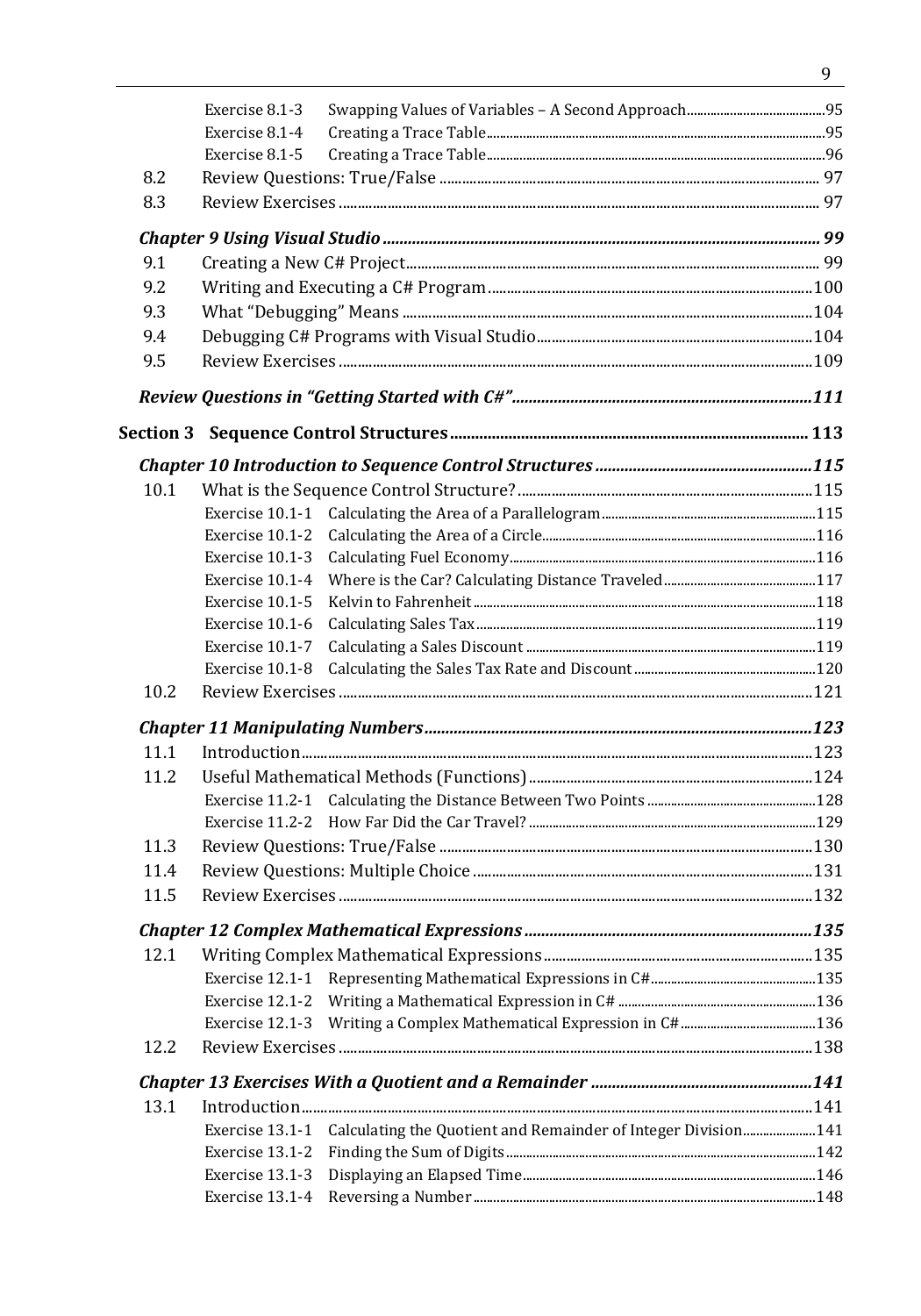| 13.2  |                                                                             |  |
|-------|-----------------------------------------------------------------------------|--|
|       |                                                                             |  |
| 14.1  |                                                                             |  |
| 14.2  |                                                                             |  |
| 14.3  |                                                                             |  |
|       |                                                                             |  |
| 14.4  |                                                                             |  |
|       |                                                                             |  |
|       |                                                                             |  |
|       |                                                                             |  |
| 14.5  |                                                                             |  |
| 14.6  |                                                                             |  |
| 14.7  |                                                                             |  |
|       |                                                                             |  |
|       |                                                                             |  |
|       |                                                                             |  |
| 15.1  |                                                                             |  |
| 15.2  |                                                                             |  |
| 15.3  |                                                                             |  |
|       |                                                                             |  |
| 15.4  |                                                                             |  |
| 15.5  |                                                                             |  |
| 15.6  | What is the Order of Precedence of Arithmetic, Comparison, and Logical      |  |
|       |                                                                             |  |
|       | Exercise 15.6-2 Calculating the Results of Complex Boolean Expressions174   |  |
|       | Exercise 15.6-3 Converting English Sentences to Boolean Expressions175      |  |
| 15.7  |                                                                             |  |
|       |                                                                             |  |
| 15.8  |                                                                             |  |
| 15.9  |                                                                             |  |
| 15.10 |                                                                             |  |
|       |                                                                             |  |
| 16.1  |                                                                             |  |
|       | Exercise 16.1-1 Trace Tables and Single-Alternative Decision Structures 184 |  |
|       |                                                                             |  |
| 16.2  |                                                                             |  |
| 16.3  |                                                                             |  |
| 16.4  |                                                                             |  |
|       |                                                                             |  |
| 17.1  |                                                                             |  |
|       |                                                                             |  |
|       |                                                                             |  |
|       |                                                                             |  |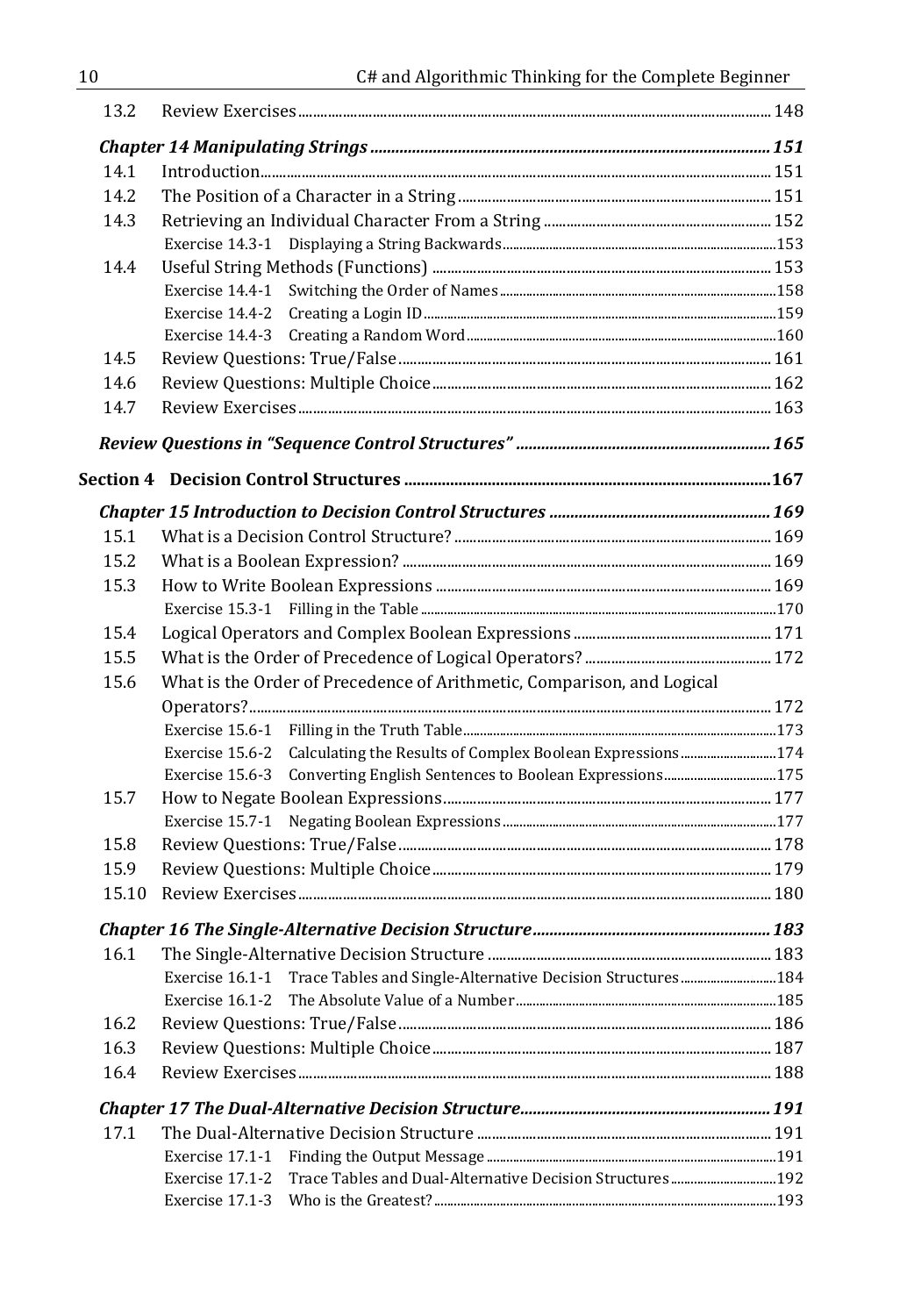| 17.2 |                                                                              |  |
|------|------------------------------------------------------------------------------|--|
| 17.3 |                                                                              |  |
| 17.4 |                                                                              |  |
|      |                                                                              |  |
| 18.1 |                                                                              |  |
|      | Exercise 18.1-1 Trace Tables and Multiple-Alternative Decision Structures204 |  |
|      |                                                                              |  |
| 18.2 |                                                                              |  |
| 18.3 |                                                                              |  |
|      |                                                                              |  |
| 19.1 |                                                                              |  |
|      |                                                                              |  |
| 19.2 |                                                                              |  |
| 19.3 |                                                                              |  |
|      |                                                                              |  |
| 20.1 |                                                                              |  |
|      |                                                                              |  |
|      |                                                                              |  |
| 20.2 |                                                                              |  |
| 20.3 |                                                                              |  |
| 20.4 |                                                                              |  |
|      |                                                                              |  |
| 21.1 |                                                                              |  |
| 21.2 |                                                                              |  |
| 21.3 |                                                                              |  |
|      |                                                                              |  |
|      |                                                                              |  |
|      |                                                                              |  |
| 21.4 |                                                                              |  |
|      |                                                                              |  |
|      |                                                                              |  |
| 21.5 |                                                                              |  |
|      |                                                                              |  |
|      | Exercise 21.5-2                                                              |  |
| 21.6 | Replacing Two Single-Alternative Decision Structures with a Dual-Alternative |  |
|      |                                                                              |  |
|      |                                                                              |  |
| 21.7 |                                                                              |  |
|      |                                                                              |  |
| 21.8 | Converting a Case Decision Structure to a Multiple-Alternative Decision      |  |
|      |                                                                              |  |
|      | Exercise 21.8-1                                                              |  |
|      | Exercise 21.8-2                                                              |  |

11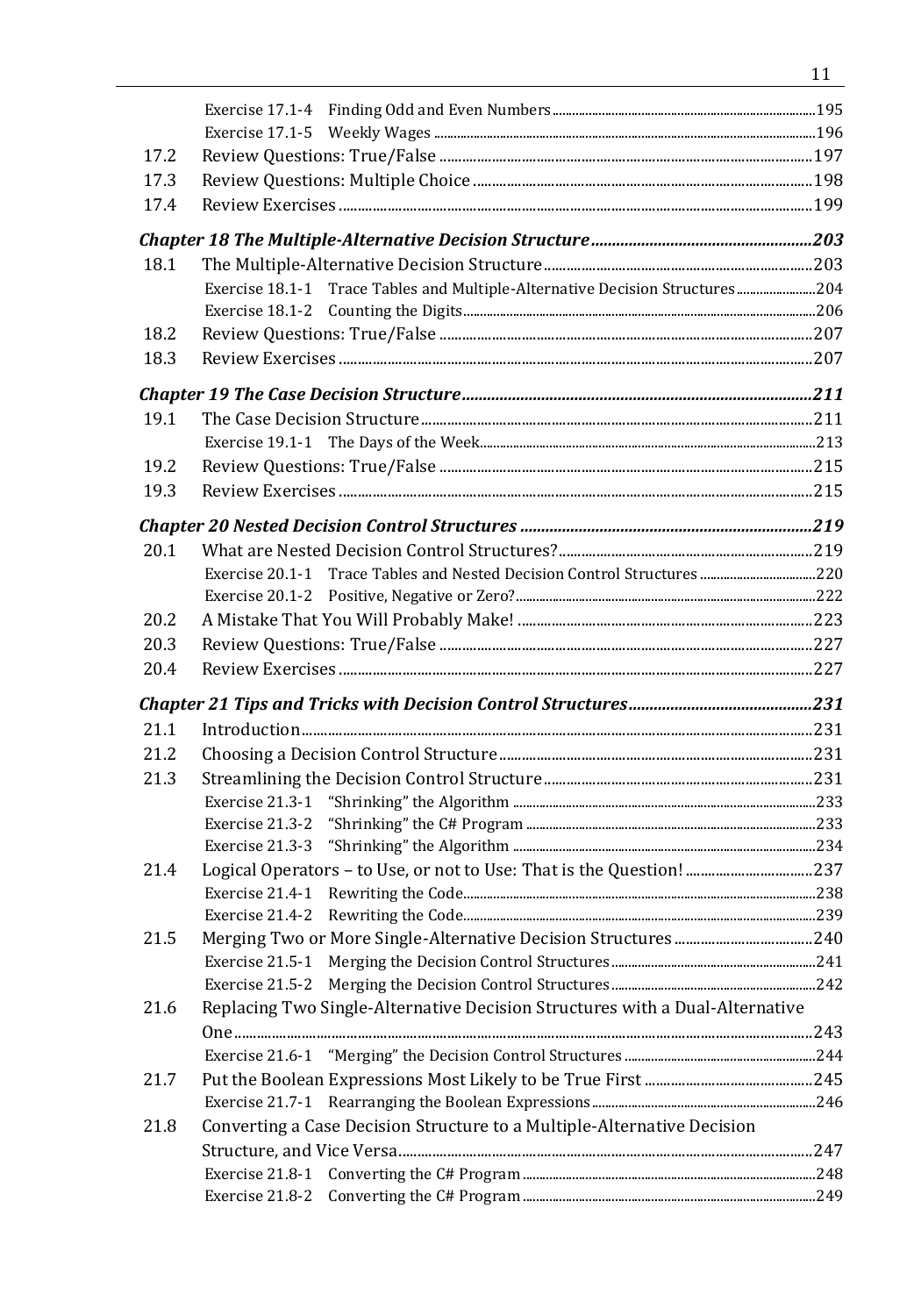| 12   | C# and Algorithmic Thinking for the Complete Beginner                                       |     |  |
|------|---------------------------------------------------------------------------------------------|-----|--|
|      |                                                                                             |     |  |
| 21.9 | Converting a Multiple-Alternative Decision Structure to Nested Decision                     |     |  |
|      |                                                                                             |     |  |
|      |                                                                                             |     |  |
|      |                                                                                             |     |  |
|      | 21.10 Converting a Case Decision Structure to Nested Decision Control Structures,           |     |  |
|      |                                                                                             |     |  |
|      |                                                                                             |     |  |
|      |                                                                                             |     |  |
|      |                                                                                             |     |  |
|      | 21.12 Using the "From Inner to Outer" Method in Decision Control Structures  258            |     |  |
|      |                                                                                             |     |  |
|      |                                                                                             |     |  |
|      |                                                                                             |     |  |
|      |                                                                                             |     |  |
|      |                                                                                             |     |  |
| 22.1 |                                                                                             |     |  |
| 22.2 |                                                                                             |     |  |
|      |                                                                                             |     |  |
|      | Exercise 22.2-2                                                                             |     |  |
|      | Exercise 22.2-3                                                                             |     |  |
|      | Exercise 22.2-4                                                                             |     |  |
| 22.3 |                                                                                             |     |  |
|      |                                                                                             |     |  |
|      |                                                                                             |     |  |
|      | Exercise 22.3-3                                                                             |     |  |
|      |                                                                                             |     |  |
| 22.4 |                                                                                             |     |  |
|      |                                                                                             |     |  |
|      |                                                                                             |     |  |
| 23.1 |                                                                                             |     |  |
|      |                                                                                             |     |  |
|      | Exercise 23.1-2 Validating Data Input and Finding if a Number is Exactly Divisible by       |     |  |
|      | hoth 5 and 8                                                                                | 293 |  |
|      | Exercise 23.1-3                                                                             |     |  |
|      | Exercise 23.1-4                                                                             |     |  |
|      | Converting Gallons to Liters, and Vice Versa (with Data Validation)  298<br>Exercise 23.1-5 |     |  |
|      | Exercise 23.1-6                                                                             |     |  |
|      | Exercise 23.1-7                                                                             |     |  |
| 23.2 | Exercise 23.2-1                                                                             |     |  |
|      | Exercise 23.2-2                                                                             |     |  |
|      | Exercise 23.2-3                                                                             |     |  |
|      | Exercise 23.2-4                                                                             |     |  |
|      | Exercise 23.2-5                                                                             |     |  |
| 23.3 | Finding Minimum and Maximum Values with Decision Control Structures  309                    |     |  |
|      | Exercise 23.3-1                                                                             |     |  |
| 23.4 |                                                                                             |     |  |
|      |                                                                                             |     |  |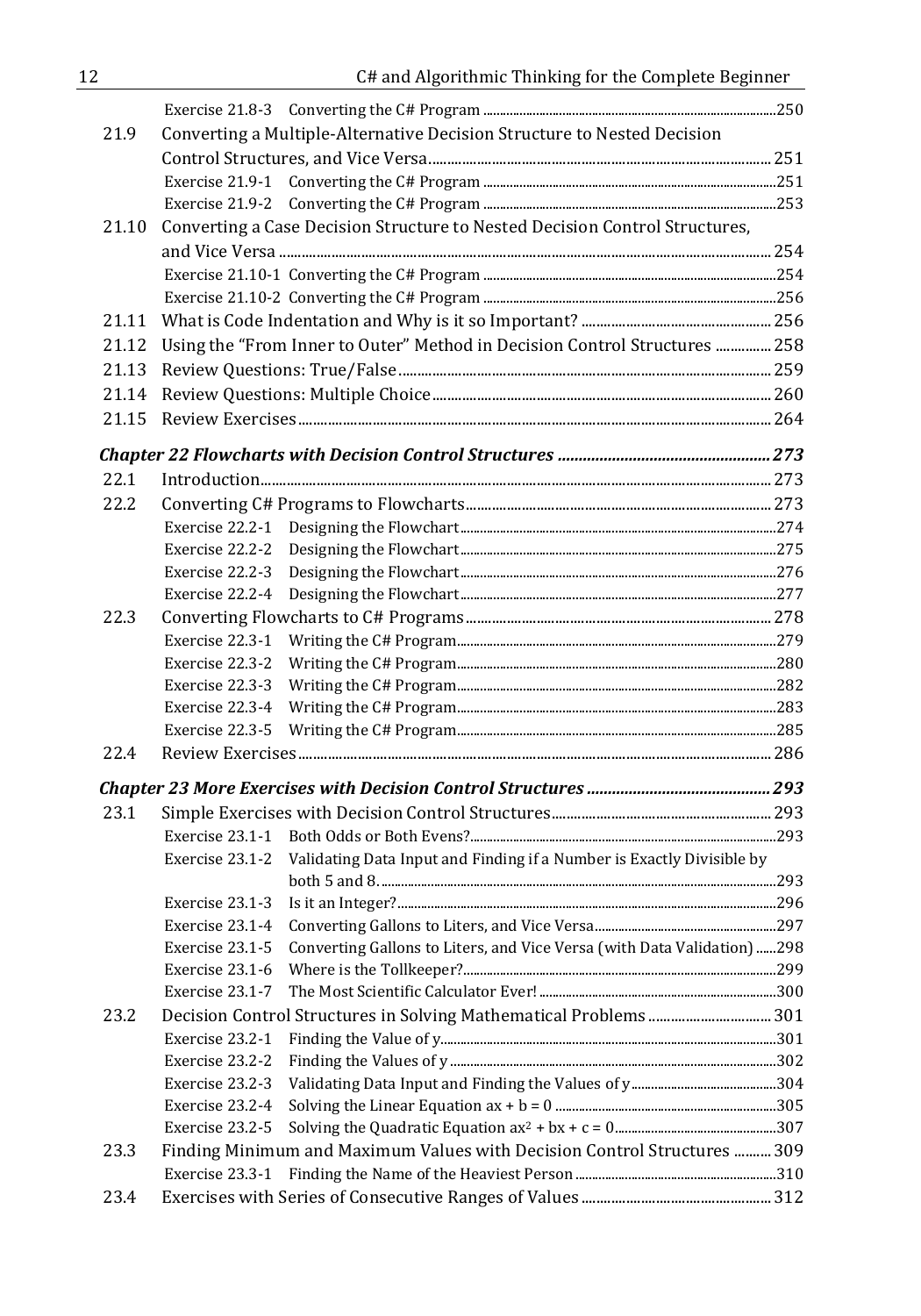|      | Exercise 23.4-1 |                                                                          |     |
|------|-----------------|--------------------------------------------------------------------------|-----|
|      | Exercise 23.4-2 |                                                                          |     |
|      | Exercise 23.4-3 |                                                                          |     |
|      | Exercise 23.4-4 |                                                                          |     |
|      | Exercise 23.4-5 |                                                                          |     |
|      | Exercise 23.4-6 | Progressive Rates, Electricity Consumption, Taxes, Data Validation       |     |
|      |                 |                                                                          |     |
|      | Exercise 23.4-7 |                                                                          |     |
| 23.5 |                 | Exercises of a General Nature with Decision Control Structures324        |     |
|      |                 |                                                                          |     |
|      |                 |                                                                          |     |
|      |                 |                                                                          |     |
|      |                 |                                                                          |     |
| 23.6 |                 |                                                                          |     |
|      |                 |                                                                          |     |
|      |                 |                                                                          |     |
|      |                 |                                                                          |     |
| 24.1 |                 |                                                                          |     |
| 24.2 |                 |                                                                          |     |
| 24.3 |                 |                                                                          |     |
|      |                 |                                                                          |     |
| 25.1 |                 |                                                                          |     |
|      |                 | Exercise 25.1-1 Designing the Flowchart and Counting the Total Number of |     |
|      |                 |                                                                          |     |
|      |                 |                                                                          |     |
|      | Exercise 25.1-3 | Designing the Flowchart and Counting the Total Number of                 |     |
|      |                 |                                                                          |     |
|      | Exercise 25.1-4 |                                                                          |     |
|      | Exercise 25.1-5 |                                                                          |     |
|      | Exercise 25.1-6 |                                                                          |     |
|      | Exercise 25.1-7 |                                                                          |     |
|      | Exercise 25.1-8 |                                                                          |     |
|      | Exercise 25.1-9 |                                                                          |     |
| 25.2 |                 | Review Questions: True/False                                             | 353 |
| 25.3 |                 |                                                                          |     |
| 25.4 |                 |                                                                          |     |
|      |                 |                                                                          |     |
| 26.1 |                 |                                                                          |     |
|      | Exercise 26.1-1 | Designing the Flowchart and Counting the Total Number of                 |     |
|      |                 |                                                                          |     |
|      | Exercise 26.1-2 |                                                                          |     |
|      | Exercise 26.1-3 | Designing the Flowchart and Counting the Total Number of                 |     |
|      |                 |                                                                          |     |
|      | Exercise 26.1-4 |                                                                          |     |
|      | Exercise 26.1-5 |                                                                          |     |
|      | Exercise 26.1-6 | Finding the Product of an Unknown Quantity of Numbers365                 |     |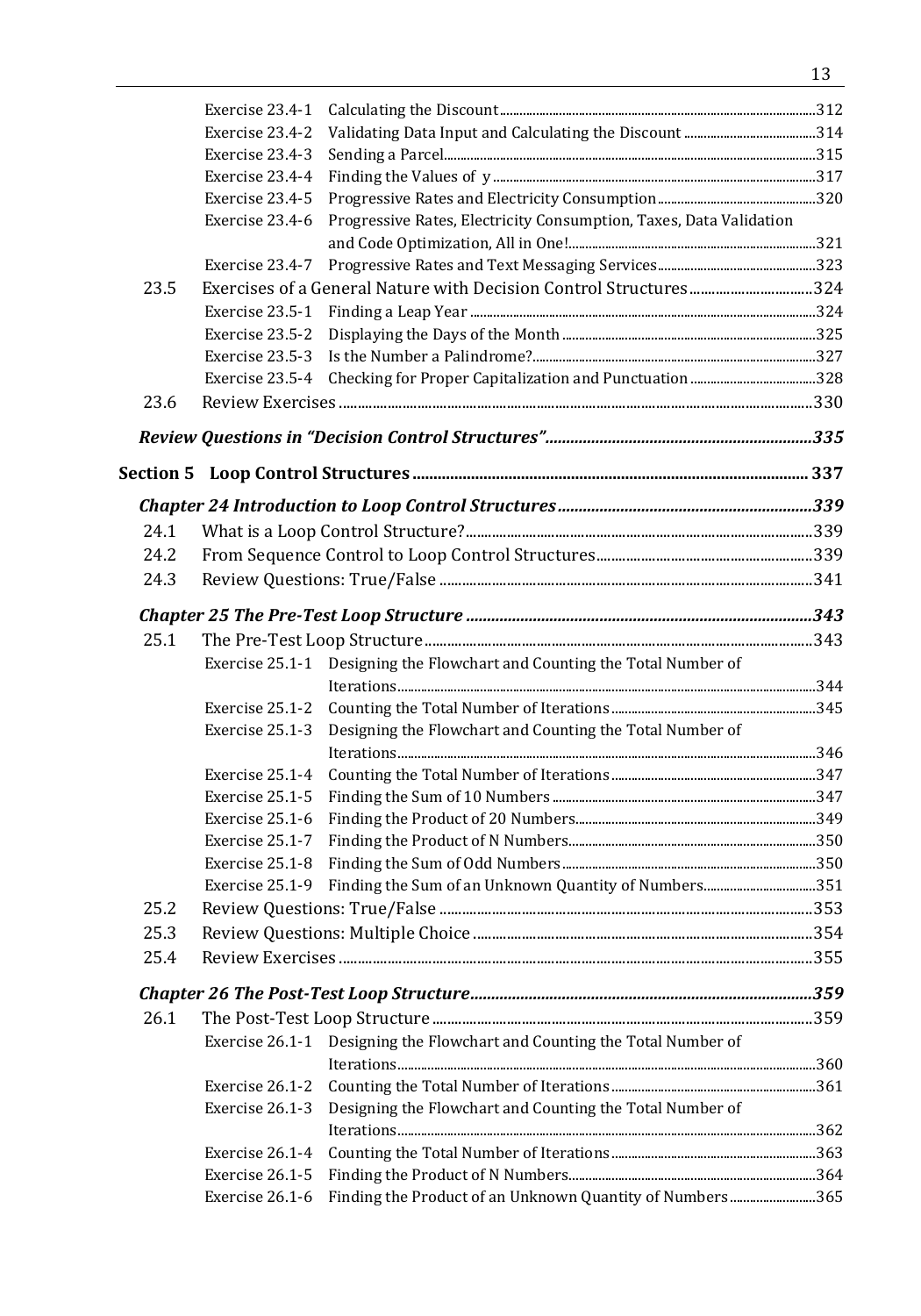| 26.2 |                                                                                     |  |  |  |
|------|-------------------------------------------------------------------------------------|--|--|--|
| 26.3 |                                                                                     |  |  |  |
| 26.4 |                                                                                     |  |  |  |
|      |                                                                                     |  |  |  |
| 27.1 |                                                                                     |  |  |  |
|      | Exercise 27.1-1 Designing the Flowchart and Creating the Trace Table 376            |  |  |  |
|      | Exercise 27.1-2                                                                     |  |  |  |
|      | Exercise 27.1-3                                                                     |  |  |  |
|      | Exercise 27.1-4                                                                     |  |  |  |
|      | Exercise 27.1-5                                                                     |  |  |  |
| 27.2 |                                                                                     |  |  |  |
|      | Exercise 27.2-1                                                                     |  |  |  |
|      | Exercise 27.2-2                                                                     |  |  |  |
|      | Exercise 27.2-3                                                                     |  |  |  |
|      | Exercise 27.2-4                                                                     |  |  |  |
|      | Exercise 27.2-5                                                                     |  |  |  |
| 27.3 |                                                                                     |  |  |  |
| 27.4 |                                                                                     |  |  |  |
| 27.5 |                                                                                     |  |  |  |
|      |                                                                                     |  |  |  |
| 28.1 |                                                                                     |  |  |  |
|      | Say "Hello Zeus". Designing the Flowchart and Creating the Trace<br>Exercise 28.1-1 |  |  |  |
|      |                                                                                     |  |  |  |
|      |                                                                                     |  |  |  |
| 28.2 |                                                                                     |  |  |  |
|      |                                                                                     |  |  |  |
|      |                                                                                     |  |  |  |
| 28.3 |                                                                                     |  |  |  |
| 28.4 |                                                                                     |  |  |  |
| 28.5 |                                                                                     |  |  |  |
|      |                                                                                     |  |  |  |
| 29.1 |                                                                                     |  |  |  |
| 29.2 |                                                                                     |  |  |  |
| 29.3 |                                                                                     |  |  |  |
| 29.4 |                                                                                     |  |  |  |
| 29.5 |                                                                                     |  |  |  |
|      |                                                                                     |  |  |  |
|      |                                                                                     |  |  |  |
| 29.6 |                                                                                     |  |  |  |
| 29.7 | Converting from a Counted Loop Structure to a Pre-Test Loop Structure 415           |  |  |  |
|      |                                                                                     |  |  |  |
|      |                                                                                     |  |  |  |
| 29.8 | Converting from a Pre-Test Loop Structure to a Counted Loop Structure 418           |  |  |  |
|      | Exercise 29.8-1                                                                     |  |  |  |
|      | Exercise 29.8-2                                                                     |  |  |  |
|      | Exercise 29.8-3                                                                     |  |  |  |
|      |                                                                                     |  |  |  |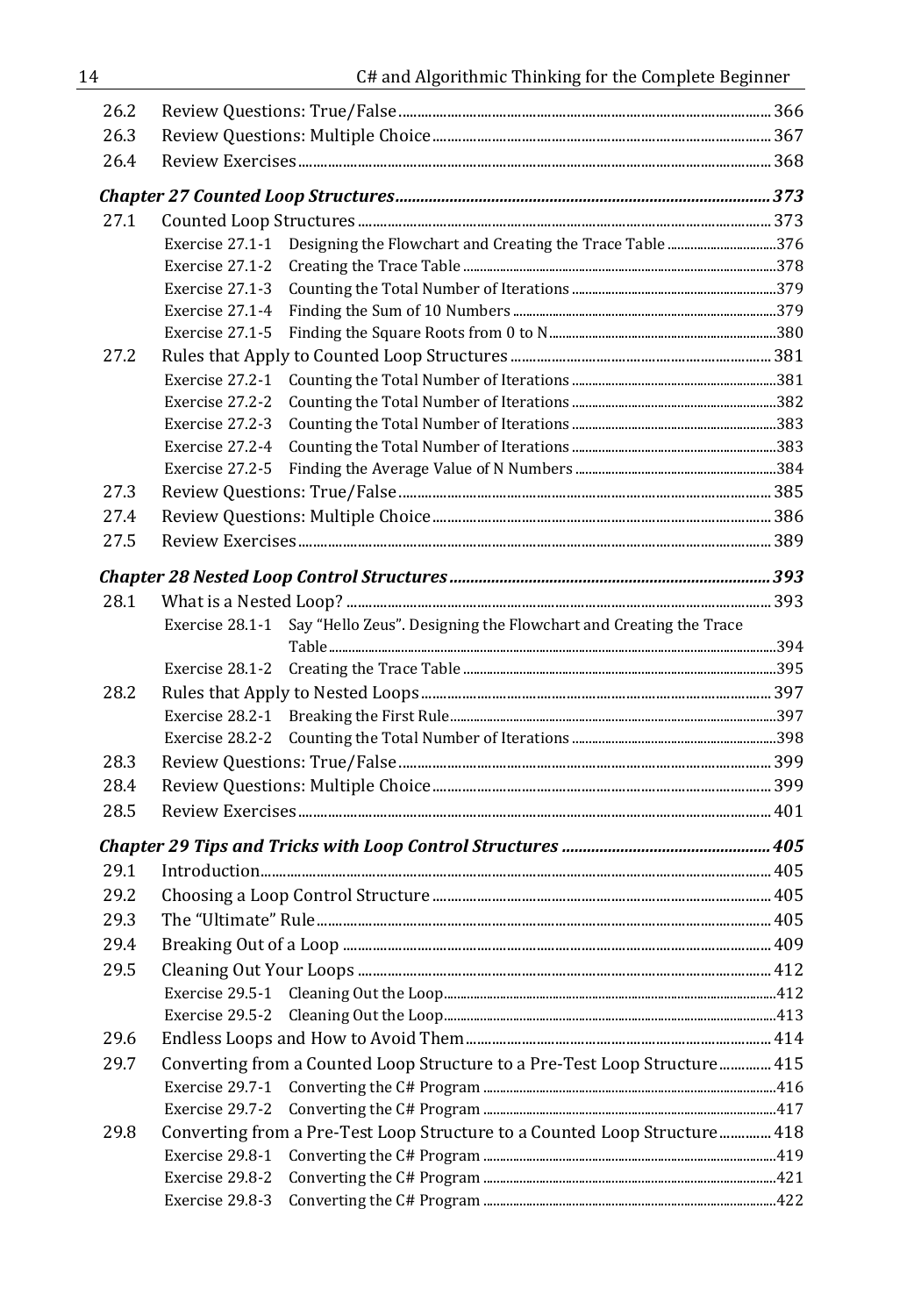| 29.9  |                 | Converting from a Post-Test Loop Structure to a Pre-Test Loop Structure 427 |  |
|-------|-----------------|-----------------------------------------------------------------------------|--|
|       | Exercise 29.9-1 |                                                                             |  |
|       | Exercise 29.9-2 |                                                                             |  |
|       |                 |                                                                             |  |
| 29.10 |                 | Converting from a Pre-Test Loop Structure to a Post-Test Loop Structure431  |  |
|       |                 |                                                                             |  |
|       |                 |                                                                             |  |
|       |                 |                                                                             |  |
| 29.11 |                 | Converting from a Counted Loop Structure to a Post-Test Loop Structure 435  |  |
|       |                 |                                                                             |  |
|       |                 |                                                                             |  |
| 29.12 |                 | Converting from a Post-Test Loop Structure to a Counted Loop Structure  438 |  |
|       |                 |                                                                             |  |
|       |                 |                                                                             |  |
| 29.13 |                 | Using the "From Inner to Outer" Method in Loop Control Structures  443      |  |
| 29.14 |                 |                                                                             |  |
| 29.15 |                 |                                                                             |  |
| 29.16 |                 |                                                                             |  |
|       |                 |                                                                             |  |
| 30.1  |                 |                                                                             |  |
| 30.2  |                 |                                                                             |  |
|       | Exercise 30.2-1 |                                                                             |  |
|       | Exercise 30.2-2 |                                                                             |  |
|       | Exercise 30.2-3 |                                                                             |  |
|       | Exercise 30.2-4 |                                                                             |  |
|       | Exercise 30.2-5 |                                                                             |  |
|       | Exercise 30.2-6 |                                                                             |  |
|       | Exercise 30.2-7 |                                                                             |  |
| 30.3  |                 |                                                                             |  |
|       | Exercise 30.3-1 |                                                                             |  |
|       | Exercise 30.3-2 |                                                                             |  |
|       | Exercise 30.3-3 |                                                                             |  |
|       | Exercise 30.3-4 |                                                                             |  |
| 30.4  |                 |                                                                             |  |
|       |                 |                                                                             |  |
| 31.1  |                 |                                                                             |  |
|       | Exercise 31.1-1 |                                                                             |  |
|       | Exercise 31.1-2 |                                                                             |  |
|       | Exercise 31.1-3 |                                                                             |  |
|       | Exercise 31.1-4 |                                                                             |  |
|       | Exercise 31.1-5 |                                                                             |  |
|       | Exercise 31.1-6 |                                                                             |  |
|       | Exercise 31.1-7 |                                                                             |  |
|       | Exercise 31.1-8 |                                                                             |  |
|       | Exercise 31.1-9 |                                                                             |  |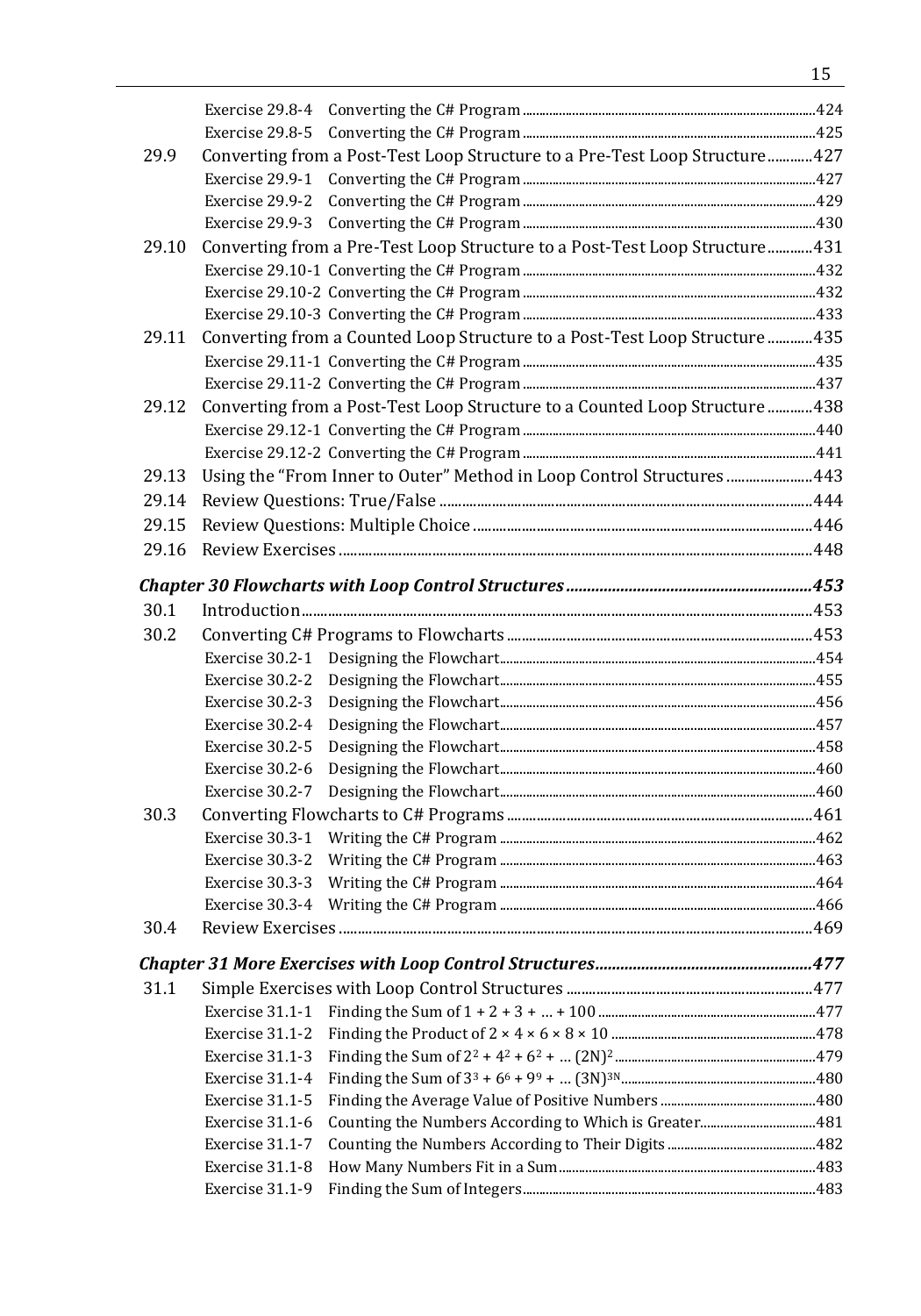| 31.2 |                                                                                             |     |
|------|---------------------------------------------------------------------------------------------|-----|
|      | Exercise 31.2-1 Displaying all Three-Digit Integers that Contain a Given Digit488           |     |
|      | Exercise 31.2-2                                                                             |     |
| 31.3 |                                                                                             |     |
|      | Finding the Square Root - Validation Without Error Messages 493<br>Exercise 31.3-1          |     |
|      | Finding the Square Root - Validation with One Error Message494<br>Exercise 31.3-2           |     |
|      | Finding the Square Root - Validation with Individual Error Messages  495<br>Exercise 31.3-3 |     |
|      | Exercise 31.3-4                                                                             |     |
| 31.4 | Using Loop Control Structures to Solve Mathematical Problems 497                            |     |
|      | Exercise 31.4-1<br>Calculating the Area of as Many Triangles as the User Wishes497          |     |
|      | Exercise 31.4-2                                                                             |     |
|      | Exercise 31.4-3                                                                             |     |
|      |                                                                                             |     |
|      | Exercise 31.4-5                                                                             |     |
|      | Exercise 31.4-6                                                                             |     |
|      | Exercise 31.4-7                                                                             |     |
|      | Exercise 31.4-8                                                                             |     |
|      | Exercise 31.4-9                                                                             |     |
| 31.5 | Finding Minimum and Maximum Values with Loop Control Structures 510                         |     |
|      | Exercise 31.5-1 Validating and Finding the Minimum and the Maximum Value512                 |     |
|      | Exercise 31.5-2                                                                             |     |
|      |                                                                                             |     |
| 31.6 |                                                                                             |     |
|      |                                                                                             |     |
|      |                                                                                             |     |
|      |                                                                                             |     |
| 31.7 |                                                                                             |     |
| 31.8 |                                                                                             |     |
|      |                                                                                             |     |
|      |                                                                                             |     |
|      |                                                                                             |     |
|      | <b>Chapter 32 Introduction to Arrays.</b>                                                   | 535 |
| 32.1 |                                                                                             |     |
| 32.2 |                                                                                             |     |
|      |                                                                                             |     |
|      |                                                                                             |     |
|      |                                                                                             |     |
| 32.3 |                                                                                             |     |
| 32.4 |                                                                                             |     |
|      |                                                                                             |     |
| 33.1 |                                                                                             |     |
| 33.2 |                                                                                             |     |
|      |                                                                                             |     |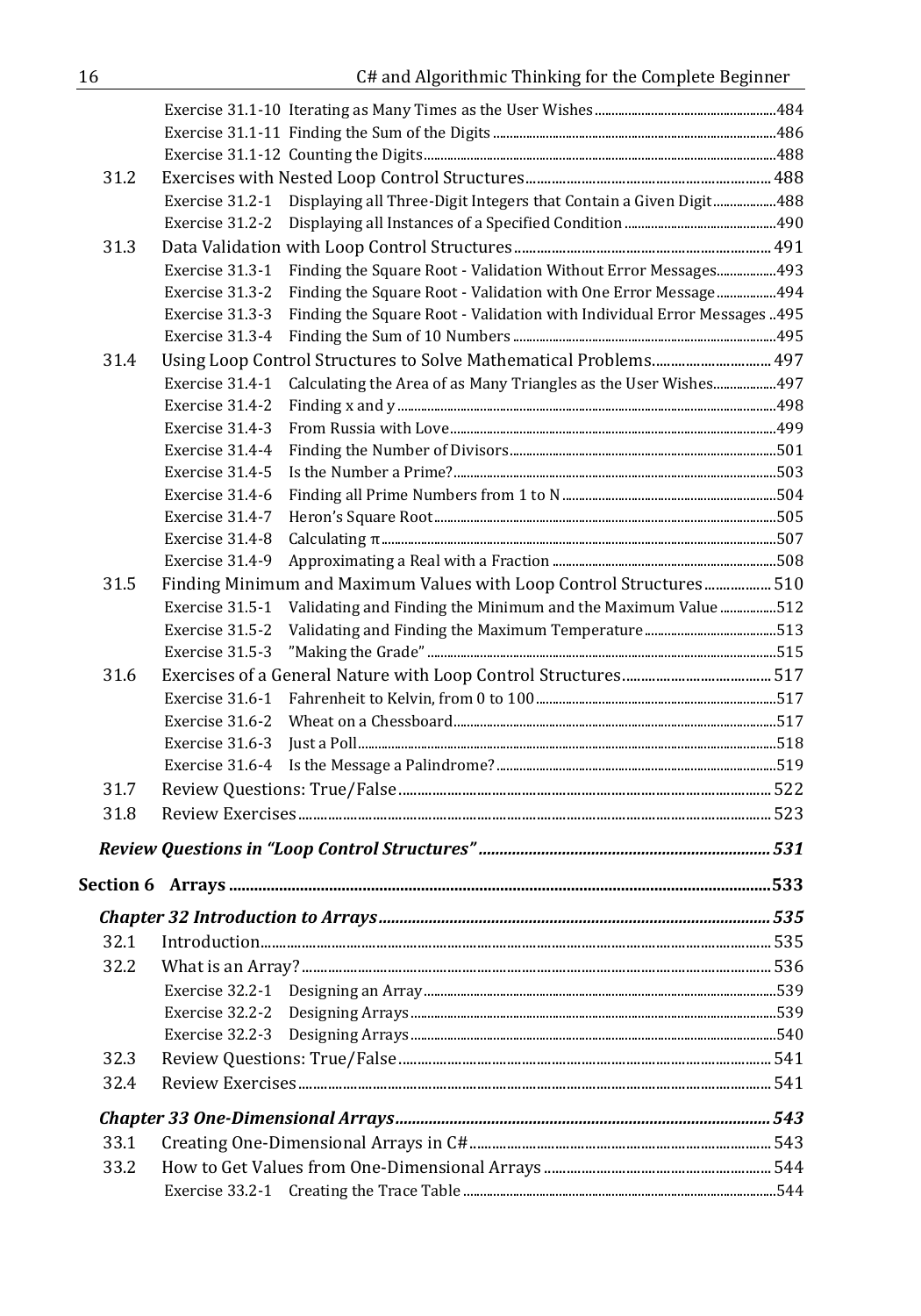| 33.3 | How to Add Values Entered by the User to a One-Dimensional Array545           |  |
|------|-------------------------------------------------------------------------------|--|
| 33.4 |                                                                               |  |
|      | Exercise 33.4-1                                                               |  |
|      | Exercise 33.4-2                                                               |  |
|      | Displaying Even Numbers in Odd-Numbered Index Positions548<br>Exercise 33.4-3 |  |
|      |                                                                               |  |
| 33.5 |                                                                               |  |
| 33.6 |                                                                               |  |
| 33.7 |                                                                               |  |
|      |                                                                               |  |
| 34.1 |                                                                               |  |
| 34.2 |                                                                               |  |
|      |                                                                               |  |
| 34.3 | How to Add Values Entered by the User to a Two-Dimensional Array560           |  |
| 34.4 |                                                                               |  |
|      | Exercise 34.4-1                                                               |  |
|      | Exercise 34.4-2                                                               |  |
| 34.5 |                                                                               |  |
| 34.6 |                                                                               |  |
|      | Exercise 34.6-1                                                               |  |
|      | Exercise 34.6-2                                                               |  |
|      | Exercise 34.6-3                                                               |  |
| 34.7 |                                                                               |  |
| 34.8 |                                                                               |  |
| 34.9 |                                                                               |  |
|      |                                                                               |  |
| 35.1 |                                                                               |  |
| 35.2 |                                                                               |  |
|      |                                                                               |  |
| 35.3 |                                                                               |  |
|      |                                                                               |  |
| 35.4 |                                                                               |  |
|      |                                                                               |  |
| 35.5 | Creating a One-Dimensional Array from a Two-Dimensional Array590              |  |
| 35.6 | Creating a Two-Dimensional Array from a One-Dimensional Array591              |  |
| 35.7 |                                                                               |  |
| 35.8 |                                                                               |  |
| 35.9 |                                                                               |  |
|      |                                                                               |  |
| 36.1 |                                                                               |  |
| 36.2 |                                                                               |  |
|      |                                                                               |  |
|      | Exercise 36.2-2                                                               |  |
|      |                                                                               |  |

17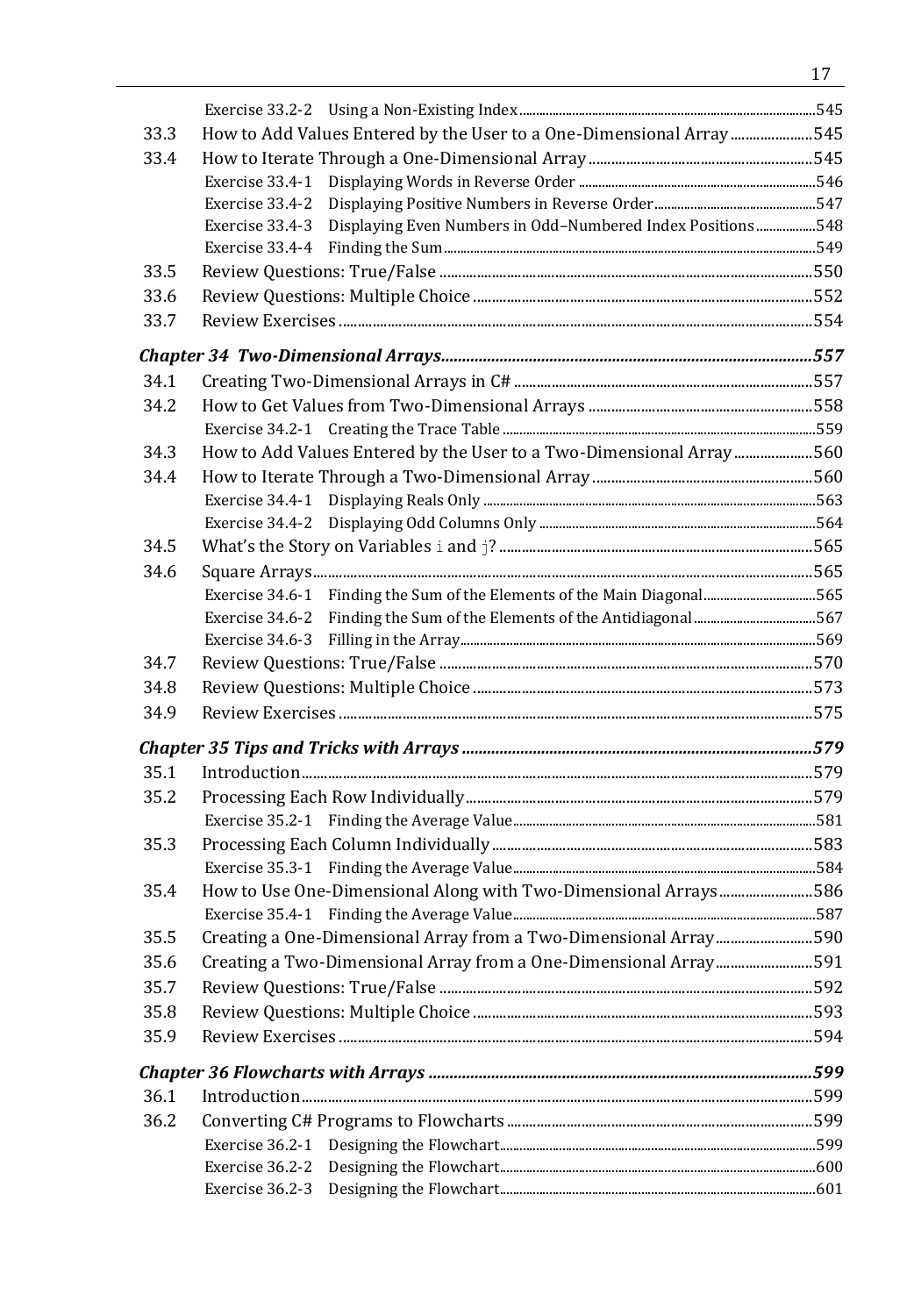| 18   |                 | C# and Algorithmic Thinking for the Complete Beginner                               |  |
|------|-----------------|-------------------------------------------------------------------------------------|--|
| 36.3 |                 |                                                                                     |  |
|      |                 |                                                                                     |  |
|      | Exercise 36.3-2 |                                                                                     |  |
|      |                 |                                                                                     |  |
| 36.4 |                 |                                                                                     |  |
|      |                 |                                                                                     |  |
| 37.1 |                 |                                                                                     |  |
|      | Exercise 37.1-1 | Creating an Array that Contains the Average Values of its                           |  |
|      |                 |                                                                                     |  |
|      | Exercise 37.1-2 |                                                                                     |  |
|      | Exercise 37.1-3 |                                                                                     |  |
|      | Exercise 37.1-4 |                                                                                     |  |
|      | Exercise 37.1-5 | Creating Two Arrays - Separating Positive from Negative Values 618                  |  |
|      | Exercise 37.1-6 |                                                                                     |  |
| 37.2 |                 |                                                                                     |  |
|      | Exercise 37.2-1 | Displaying Odds in Reverse Order - Validation Without Error                         |  |
|      |                 |                                                                                     |  |
|      | Exercise 37.2-2 | Displaying Odds in Reverse Order - Validation with One Error                        |  |
|      | Exercise 37.2-3 | Displaying Odds in Reverse Order - Validation with Individual Error                 |  |
|      |                 |                                                                                     |  |
| 37.3 |                 |                                                                                     |  |
|      | Exercise 37.3-1 |                                                                                     |  |
|      | Exercise 37.3-2 |                                                                                     |  |
|      | Exercise 37.3-3 | Which Lake, in Which Country, Having Which Average Area, is the                     |  |
|      |                 |                                                                                     |  |
|      | Exercise 37.3-4 |                                                                                     |  |
|      | Exercise 37.3-5 | Finding the Minimum Value of a Two-Dimensional Array  632                           |  |
|      | Exercise 37.3-6 |                                                                                     |  |
|      | Exercise 37.3-7 | Finding the Minimum and the Maximum Value of Each Row 635                           |  |
|      | Exercise 37.3-8 | Finding the Minimum and the Maximum Value of Each Column 638                        |  |
| 37.4 |                 |                                                                                     |  |
|      | Exercise 37.4-1 | The Bubble Sort Algorithm - Sorting One-Dimensional Arrays with                     |  |
|      | Exercise 37.4-2 | Sorting One-Dimensional Arrays with Alphanumeric Values  646                        |  |
|      | Exercise 37.4-3 | Sorting One-Dimensional Arrays While Preserving the Relationship                    |  |
|      |                 |                                                                                     |  |
|      | Exercise 37.4-4 |                                                                                     |  |
|      | Exercise 37.4-5 |                                                                                     |  |
|      | Exercise 37.4-6 | The Modified Bubble Sort Algorithm - Sorting One-Dimensional                        |  |
|      |                 |                                                                                     |  |
|      | Exercise 37.4-7 |                                                                                     |  |
|      | Exercise 37.4-8 | The Selection Sort Algorithm - Sorting One-Dimensional Arrays  656                  |  |
|      | Exercise 37.4-9 | Sorting One-Dimensional Arrays While Preserving the Relationship                    |  |
|      |                 |                                                                                     |  |
|      |                 | Exercise 37.4-10 The Insertion Sort Algorithm - Sorting One-Dimensional Arrays  660 |  |
|      |                 |                                                                                     |  |
| 37.5 |                 |                                                                                     |  |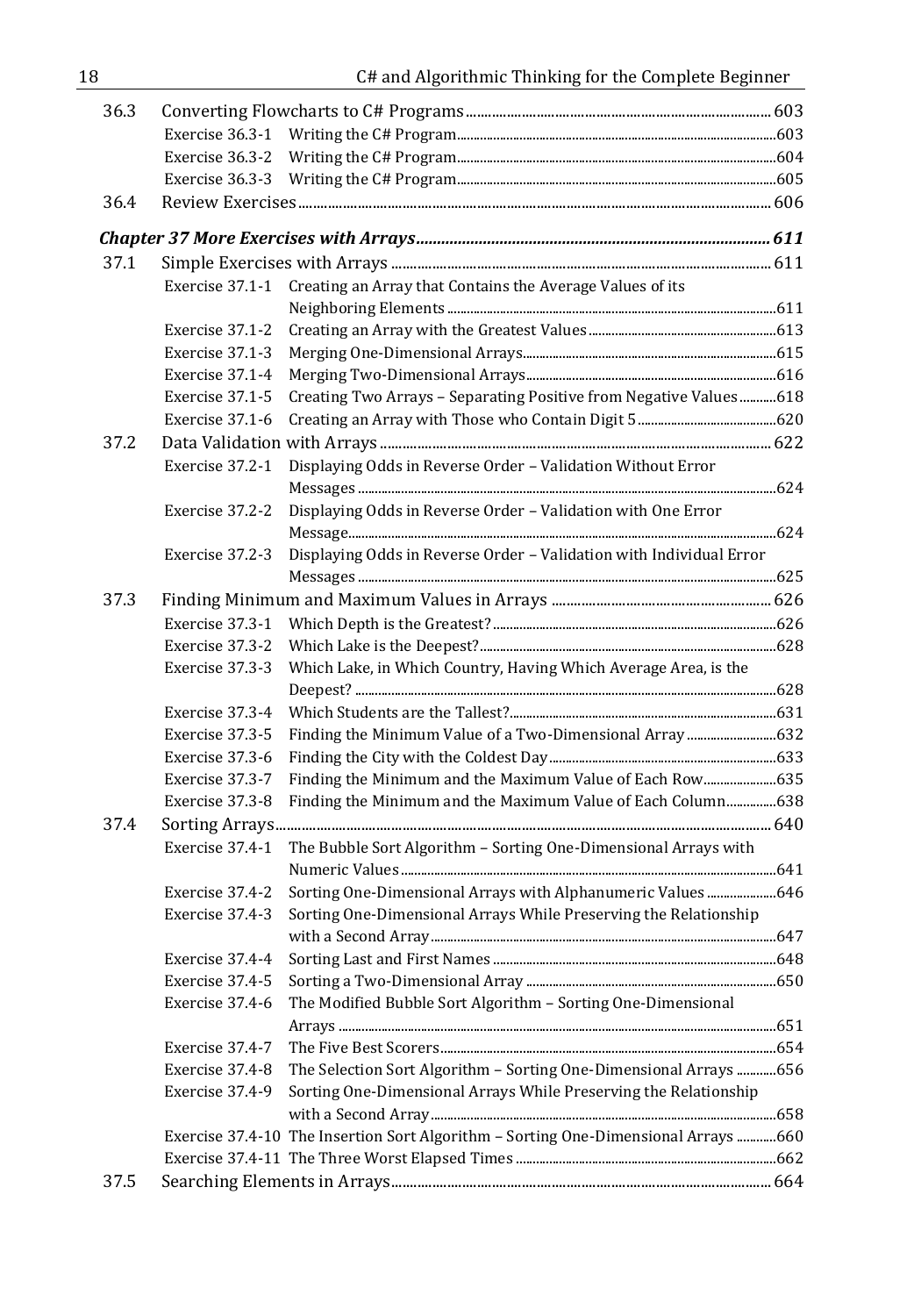|      | Exercise 37.5-1 The Linear Search Algorithm - Searching in a One-Dimensional            |  |
|------|-----------------------------------------------------------------------------------------|--|
|      | Array that may Contain the Same Value Multiple Times 664                                |  |
|      | Exercise 37.5-2<br>Display the Last Names of All Those People Who Have the Same First   |  |
|      | Searching in a One-Dimensional Array that Contains Unique Values 666<br>Exercise 37.5-3 |  |
|      | Exercise 37.5-4                                                                         |  |
|      | Exercise 37.5-5<br>Searching in a Two-Dimensional Array that may Contain the Same       |  |
|      | Searching in a Two-Dimensional Array that Contains Unique Values 670<br>Exercise 37.5-6 |  |
|      | Exercise 37.5-7                                                                         |  |
|      | The Binary Search Algorithm - Searching in a Sorted One-<br>Exercise 37.5-8             |  |
|      |                                                                                         |  |
|      | Exercise 37.5-9                                                                         |  |
|      | Exercise 37.5-10 Searching in Each Column of a Two-Dimensional Array 679                |  |
| 37.6 |                                                                                         |  |
|      |                                                                                         |  |
|      |                                                                                         |  |
|      | Exercise 37.6-3                                                                         |  |
|      | Display from Highest to Lowest Grades by Student, and in<br>Exercise 37.6-4             |  |
|      |                                                                                         |  |
|      |                                                                                         |  |
| 37.7 |                                                                                         |  |
| 37.8 |                                                                                         |  |
|      |                                                                                         |  |
|      |                                                                                         |  |
|      |                                                                                         |  |
| 38.1 |                                                                                         |  |
| 38.2 |                                                                                         |  |
| 38.3 |                                                                                         |  |
| 38.4 |                                                                                         |  |
|      |                                                                                         |  |
| 39.1 |                                                                                         |  |
| 39.2 |                                                                                         |  |
| 39.3 |                                                                                         |  |
| 39.4 |                                                                                         |  |
|      | Exercise 39.4-1                                                                         |  |
|      | Exercise 39.4-2 Calculating the Sum of Two Numbers Using Fewer Lines of Code!713        |  |
| 39.5 |                                                                                         |  |
| 39.6 |                                                                                         |  |
|      |                                                                                         |  |
| 40.1 |                                                                                         |  |
| 40.2 |                                                                                         |  |
| 40.3 |                                                                                         |  |
| 40.4 |                                                                                         |  |
|      | Exercise 40.4-1 Back to Basics - Displaying the Absolute Value of a Number 723          |  |